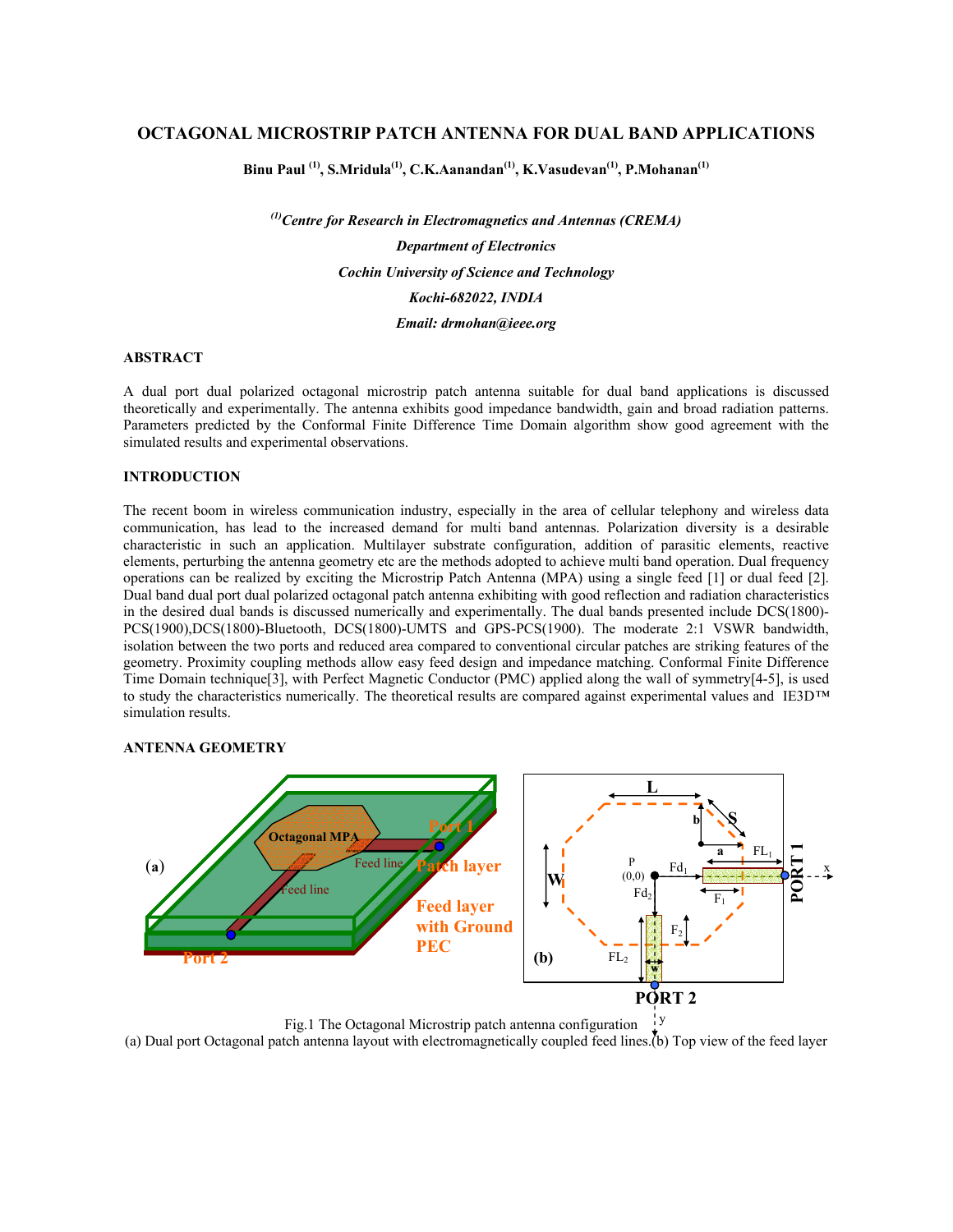The geometry of the *Octagonal* MPA is illustrated in fig.1. It consists of an octagonal patch with length, L width, W and slant edge of dimension, S (constitutive dimensions being *a,b*).The geometric centre of the patch is denoted as P*.*  The patch is etched on a substrate of thickness, h and dielectric permittivity, εr. Octagonal patch antenna resonates at two frequencies determined primarily by the L and W dimensions of the geometry. The dimension S serves as an additional parameter that helps in trimming the resonant frequencies to the desired value. It also serves to achieve beam shaping. The dual port dual frequency Octagonal MPA is excited by *Electromagnetic coupling* using two orthogonal 50Ω microstrip feed lines as illustrated in fig.1.a. The top view of the feed layer configuration is illustrated in fig.1.b.The feed lines for Port 1 and Port 2 are of lengths  $FL_1$  and  $FL_2$  respectively. Fd<sub>1</sub> and Fd<sub>2</sub> indicate the distance between *open end* of the feed lines and geometric centre P, of the patch. The feed – patch overlap distance,  $F_1$  and  $F_2$ , determines the impedance match at the respective ports.

### **NUMERICAL INVESTIGATION BASED ON CONFORMAL FDTD**

Conformal FDTD algorithm is employed for the study and optimization of the Octagonal Microstrip Patch Antenna configuration. The CFDTD problem is set up treating the patch surface, feed lines and ground metallisation as perfect electric conductors (PEC). Fig.2 indicates the cell sizes of normal and distorted Yee cells, assigned to patch interior region and substrate region. The color bar indicates the size of the distorted cells in the computational domain, which lie along the inclined edges of the geometry. These distorted Yee cells, as shown in the fig, is given special attention based on the *conformal* scheme[3]. The feed is modeled as a resistive voltage source oriented in the positive z direction. The delayed Gaussian excitation is impressed at the feed point of the patch by assigning the distribution to an appropriate  $E_z$ component. Mur's Absorbing Boundary Conditions (ABC) are applied in the x, y and z directions at 30x30x15 cells away from the geometry. Table.1 highlights the optimized temporal and spatial parameters used in the source code developed in MATLAB™ environment for CFDTD computation. The Gaussian half width and time delay are chosen considering the highest frequency of interest. The grid size along the x and y directions in the CFDTD domain are chosen to facilitate description of the geometry with minimum discretisation error. The cell size along the z direction is chosen to ensure that FR4 substrate with thickness h=1.6mm, cell edges align with substrate boundaries in the z direction.



Patch Antenna showing the distorted cells of the CFDTD computation domain

#### **RESULTS**

The octagonal microstrip patch dimensions suitable for different dual band operations are shown in table.2 along with the optimum feed lengths. Fig.3a-b shows the numerical, simulated and measured reflection characteristics of the antenna with the patch and feed lines fabricated on FR4 substrate  $(\epsilon = 4.28, \text{ h} = 1.6 \text{ mm})$  for two different cases. The dual port geometry exhibits isolation characteristics better than -20 dB. The discrepancies may be due to the discretisation error in defining the geometry and uncertainty in the material parameters of the substrate. The influence of feed length on the two resonant frequencies is illustrated in fig.4.a-b. The computed, simulated and measured radiation pattern of Antenna 2 is given in fig.5a-b. The geometry offers broad radiation patterns in the broad side direction.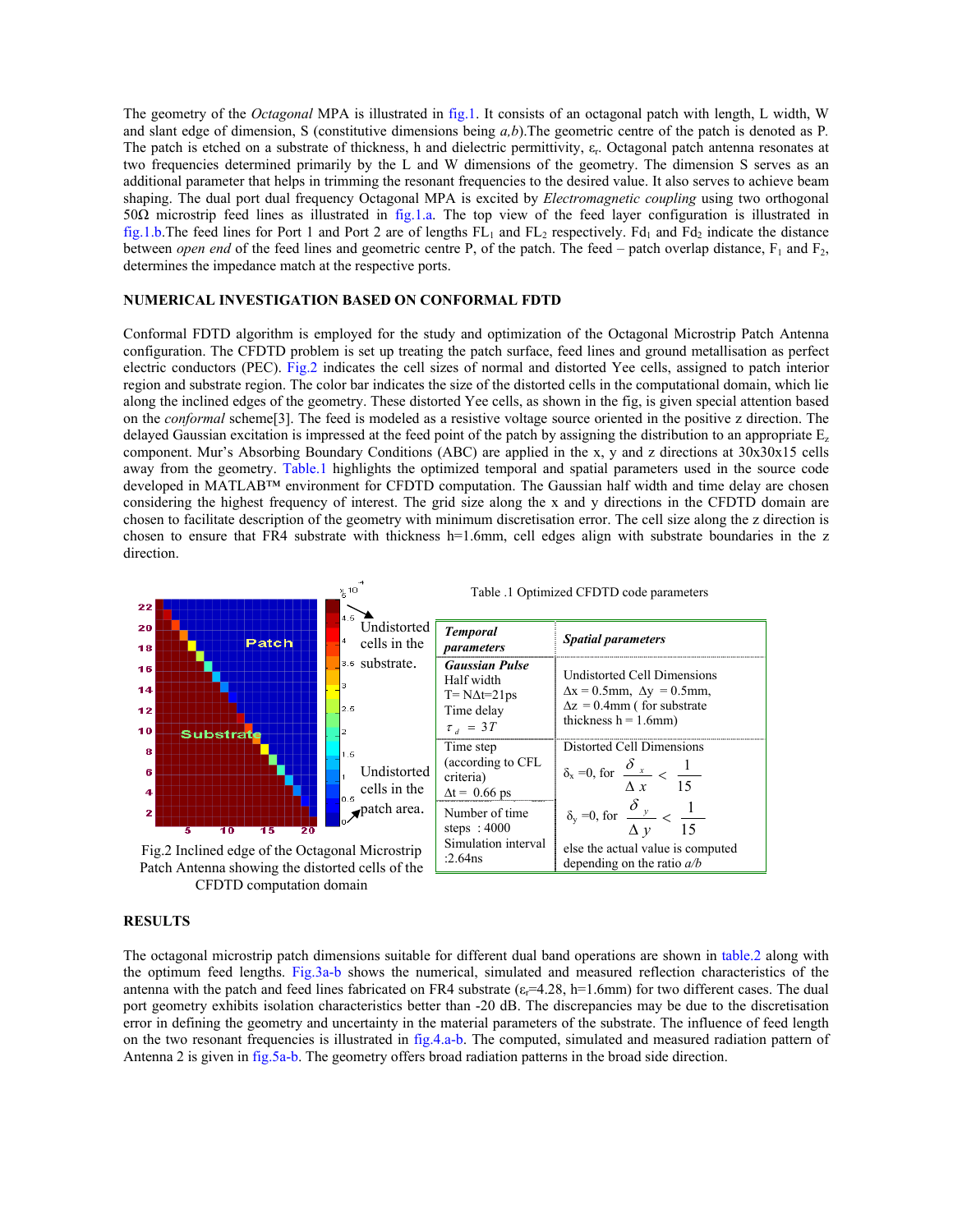| Patch dimensions                                                          | Port 1       |                     | Port 2        |            | Application      |
|---------------------------------------------------------------------------|--------------|---------------------|---------------|------------|------------------|
|                                                                           | Expt         | Computed            | Expt          | Computed   | band             |
| $L = 30$ mm, W= 20mm, a= 9mm,                                             | $1.57$ GHz   | 1.5677GHz           | $1.9$ GHz     | 1.9206GHz  | <b>GPS-PCS</b>   |
| b=9mm, FL <sub>1</sub> =0.541 λ <sub>d</sub> , FL2=0.328 λ <sub>d</sub>   | $1.548$ GHz- | $1.5041$ GHz-       | 1.881GHz-     | 1.8512GHz- | 1900             |
| Antenna 1                                                                 | 1.593GHz     | 1.6372GHz           | 1.922GHz      | 1.99GHz    |                  |
| L = 24.5mm, W = 9.5mm, a = 10mm,                                          | 1.795GHz,    | $1.81$ GHz          | 2.455GHz      | 2.4297GHz  | DCS-1800         |
| $b = 10$ mm, $FL_1 = 0.31\lambda_d$ , $FL_2 = 0.42\lambda_d$              | $1.774$ GHz- | $1.7644$ GHz-       | $2.422$ GHz - | 2.3487GHz- | <b>Bluetooth</b> |
| Antenna 2                                                                 | 1.821GHz,    | 1.8628GHz           | 2.5009GHz.    | 2.5165GHz  |                  |
| $L = 24$ mm, W= 21mm, a= 10mm,                                            | 1.78GHz      | $1.7702 \text{GHz}$ | $1.9$ GHz     | 1.8975GHz  | DCS-1800-        |
| $b=10$ mm, FL <sub>1</sub> =0.307 $\lambda_{d}$ , FL2=0.328 $\lambda_{d}$ | $1.747$ GHz- | $1.7124$ GHz-       | $1.873$ GHz-  | 1.838Ghz-  | <b>PCS 1900</b>  |
| Antenna 3                                                                 | $1.803$ GHz  | $1.828$ GHz         | 1.93GHz       | 1.9611GHz  |                  |
| $L = 25$ mm, W= 17mm, a= 9mm,                                             | $1.81$ GHz   | 1.8338GHz           | $2.125$ GHz   | 2.1405GHz  | DCS-1800-        |
| b=9mm, FL <sub>1</sub> =0.312 $\lambda_{d}$ , FL2=0.361 $\lambda_{d}$     | $1.782$ GHz- | $1.7644$ GHz-       | $2.091$ Ghz-  | 2.0595GHz- | <b>UMTS</b>      |
| Antenna 4                                                                 | 1.8327GHz    | 1.9091GHz           | 2.1495GHz     | 2.2157GHz  |                  |

Table 2 Octagonal microstrip patch dimensions suitable for different dual band operations



Fig 3 Computed, measured and simulated reflection characteristics of (a)antenna 1 (b) antenna 2



Fig 4 Effect of feed length on measured and computed resonant frequency at the ports of the Octagonal MPA

 The slant edge offers additional flexibility in determining the beam width in the principal planes. The *Near field* distributions in the patch at the two resonant frequencies, computed using the CFDTD method is shown in fig 5.c. It is observed that the lower resonance band corresponds to  $TM_{10}$  mode and higher resonance band corresponds to  $TM_{01}$ mode of the geometry. The octagonal geometry offers better gain than the standard patch. In the development of a simple empirical relation, the geometry of the Octagonal microstrip patch antenna with L=W=a=b =  $\alpha$ , is approximated to that of an equivalent circular geometry of radius r determined as

$$
r = 1.51\alpha + 0.48h\tag{1}
$$

where h is the substrate thickness. The resonance frequency of the Octagonal patch is then calculated from the standard equation for computing the resonance frequency of TM11 mode of a circular patch of radius 'r'. The '*h*' factor in (1) obtained empirically accounts for *the increase in the extend of fringing field due to electromagnetic coupling employed.* Table.3 shows the comparison of resonant frequency estimated using the above relation for octagonal geometry of different dimensions, in comparison with measured results for patches fabricated on FR4 substrate.